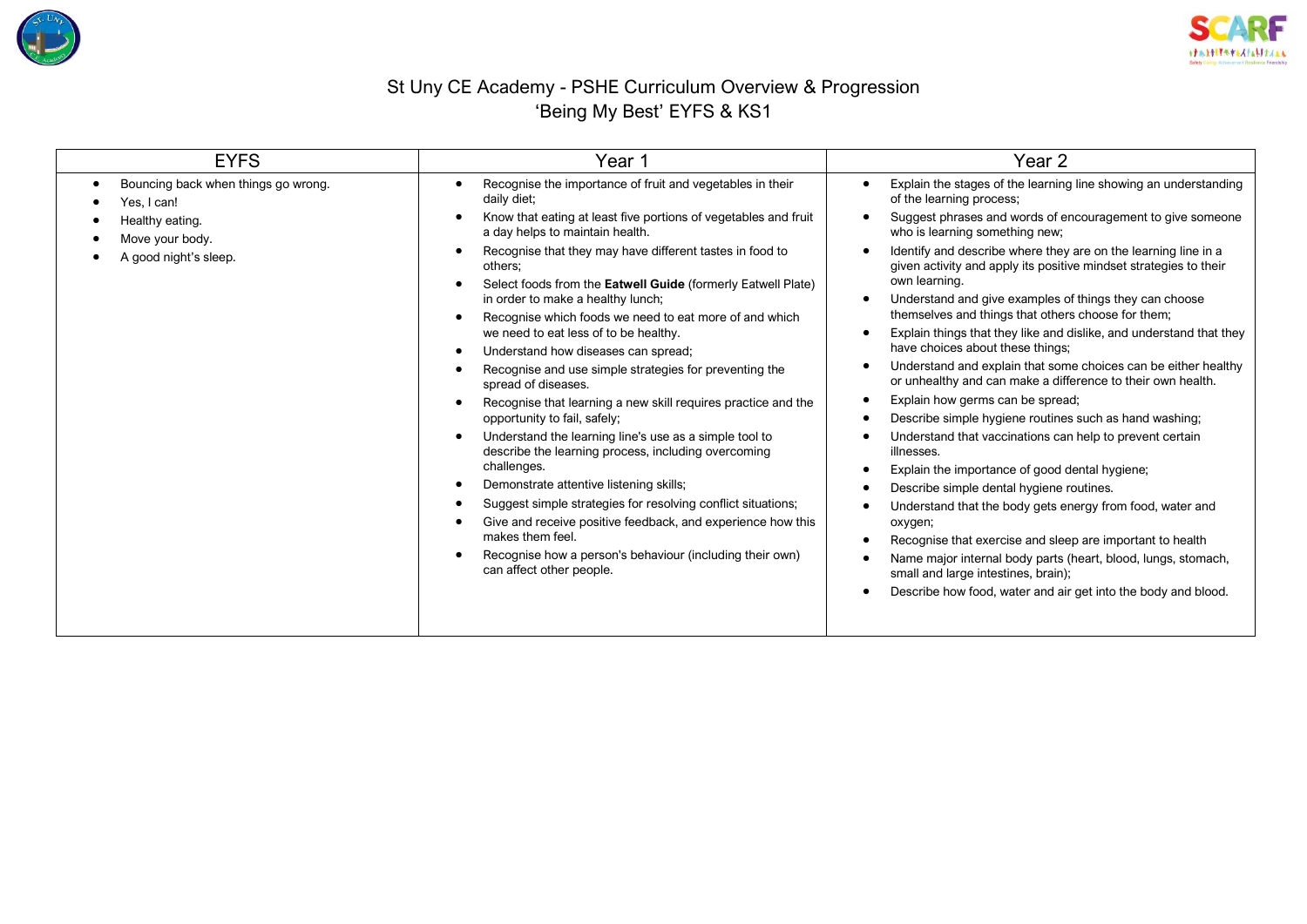



## St Uny CE Academy - PSHE Curriculum Overview & Progression 'Being My Best' KS2

| Year <sub>3</sub>                                                                                                                                                                                                                                                                                                                                                                                                                                                                                                                                                                                                                                                                                                                                                                                                                                                                                                                                                                                                                                                                                                                                                                                                                                                                                                                                                                                                                                                                                  | Year 4                                                                                                                                                                                                                                                                                                                                                                                                                                                                                                                                                                                                                                                                                                                                                                                                                                                                                                                                                                                                                                                                                                                                                                                                                                                                                                                                     | Year <sub>5</sub>                                                                                                                                                                                                                                                                                                                                                                                                                                                                                                                                                                                                                                                                                                                                                                                                                                                                                                                                                                                                                                                                                                                                                                                                                                                                                                                                                                                                       | Year <sub>6</sub>                                                                                                                                                                                                                                                                                                                                                                                                                                                                                                                                                                                                                                                                                                                                                                                                                                                                                                                                                          |
|----------------------------------------------------------------------------------------------------------------------------------------------------------------------------------------------------------------------------------------------------------------------------------------------------------------------------------------------------------------------------------------------------------------------------------------------------------------------------------------------------------------------------------------------------------------------------------------------------------------------------------------------------------------------------------------------------------------------------------------------------------------------------------------------------------------------------------------------------------------------------------------------------------------------------------------------------------------------------------------------------------------------------------------------------------------------------------------------------------------------------------------------------------------------------------------------------------------------------------------------------------------------------------------------------------------------------------------------------------------------------------------------------------------------------------------------------------------------------------------------------|--------------------------------------------------------------------------------------------------------------------------------------------------------------------------------------------------------------------------------------------------------------------------------------------------------------------------------------------------------------------------------------------------------------------------------------------------------------------------------------------------------------------------------------------------------------------------------------------------------------------------------------------------------------------------------------------------------------------------------------------------------------------------------------------------------------------------------------------------------------------------------------------------------------------------------------------------------------------------------------------------------------------------------------------------------------------------------------------------------------------------------------------------------------------------------------------------------------------------------------------------------------------------------------------------------------------------------------------|-------------------------------------------------------------------------------------------------------------------------------------------------------------------------------------------------------------------------------------------------------------------------------------------------------------------------------------------------------------------------------------------------------------------------------------------------------------------------------------------------------------------------------------------------------------------------------------------------------------------------------------------------------------------------------------------------------------------------------------------------------------------------------------------------------------------------------------------------------------------------------------------------------------------------------------------------------------------------------------------------------------------------------------------------------------------------------------------------------------------------------------------------------------------------------------------------------------------------------------------------------------------------------------------------------------------------------------------------------------------------------------------------------------------------|----------------------------------------------------------------------------------------------------------------------------------------------------------------------------------------------------------------------------------------------------------------------------------------------------------------------------------------------------------------------------------------------------------------------------------------------------------------------------------------------------------------------------------------------------------------------------------------------------------------------------------------------------------------------------------------------------------------------------------------------------------------------------------------------------------------------------------------------------------------------------------------------------------------------------------------------------------------------------|
| Explain how each of the food<br>$\bullet$<br>groups on the Eatwell<br><b>Guide</b> (formerly Eatwell Plate)<br>benefits the body;<br>Explain what is meant by the term<br>$\bullet$<br>'balanced diet';<br>Give examples what foods might<br>make up a healthy balanced meal.<br>Explain how some infectious<br>$\bullet$<br>illnesses are spread from one<br>person to another;<br>Explain how simple hygiene<br>$\bullet$<br>routines can help to reduce the<br>risk of the spread of infectious<br>illnesses;<br>Suggest medical and non-medical<br>$\bullet$<br>ways of treating an illness.<br>Develop skills in discussion and<br>$\bullet$<br>debating an issue;<br>Demonstrate their understanding<br>$\bullet$<br>of health and wellbeing issues that<br>are relevant to them;<br>Empathise with different view<br>$\bullet$<br>points;<br>Make recommendations, based on<br>$\bullet$<br>their research.<br>Identify their achievements and<br>٠<br>areas of development;<br>Recognise that people may say<br>kind things to help us feel good<br>about ourselves:<br>Explain why some groups of<br>$\bullet$<br>people are not represented as<br>much on television/in the media.<br>Demonstrate how working together<br>$\bullet$<br>in a collaborative manner can help<br>everyone to achieve success;<br>Understand and explain how the<br>$\bullet$<br>brain sends and receives<br>messages through the nerves.<br>Name major internal body parts<br>(heart, blood, lungs, stomach, | Identify ways in which everyone is<br>$\bullet$<br>unique;<br>Appreciate their own uniqueness;<br>$\bullet$<br>Recognise that there are times when<br>$\bullet$<br>they will make the same choices as their<br>friends and times when they will choose<br>differently.<br>Give examples of choices they make for<br>$\bullet$<br>themselves and choices others make for<br>them:<br>Recognise that there are times when<br>they will make the same choices as their<br>friends and times when they will choose<br>differently.<br>Understand that the body gets energy<br>$\bullet$<br>from food, water and oxygen and that<br>exercise and sleep are important to our<br>health;<br>Plan a menu which gives a healthy<br>balanced of foods from across the food<br>groups on the Eatwell Guide (formerly<br>Eatwell Plate).<br>Understand the ways in which they can<br>$\bullet$<br>contribute to the care of the environment<br>(using some or all of the seven Rs);<br>Suggest ways the Seven Rs recycling<br>$\bullet$<br>methods can be applied to different<br>scenarios.<br>Define what is meant by the word<br>$\bullet$<br>'community';<br>Suggest ways in which different people<br>$\bullet$<br>support the school community;<br>Identify qualities and attributes of people<br>$\bullet$<br>who support the school community. | Know two harmful effects each of<br>$\bullet$<br>smoking/drinking alcohol.<br>Explain the importance of food, water and<br>oxygen, sleep and exercise for the human<br>body and its health.<br>Understand the actual norms around<br>$\bullet$<br>smoking and the reasons for common<br>misperceptions of these.<br>Know the basic functions of the four<br>systems covered and know they are inter-<br>related.<br>Explain the function of at least one<br>$\bullet$<br>internal organ.<br>Understand the importance of food, water<br>$\bullet$<br>and oxygen, sleep and exercise for the<br>human body and its health.<br>Identify their own strengths and talents;<br>Identify areas that need improvement and<br>describe strategies for achieving those<br>improvements.<br>State what is meant by community;<br>$\bullet$<br>Explain what being part of a school<br>community means to them;<br>Suggest ways of improving the school<br>$\bullet$<br>community.<br>Identify people who are responsible for<br>$\bullet$<br>helping them stay healthy and safe;<br>Identify ways that they can help these<br>people.<br>Describe 'star' qualities of celebrities as<br>$\bullet$<br>portrayed by the media;<br>Recognise that the way people are<br>$\bullet$<br>portrayed in the media isn't always an<br>accurate reflection of them in real life;<br>Describe 'star' qualities that 'ordinary'<br>people have. | Identify aspirational goals;<br>$\bullet$<br>Describe the actions needed to set and<br>$\bullet$<br>achieve these.<br>Explain what the five ways to wellbeing are;<br>$\bullet$<br>Describe how the five ways to wellbeing<br>$\bullet$<br>contribute to a healthy lifestyle, giving<br>examples of how they can be implemented in<br>people's lives.<br>Present information they researched on a<br>health and wellbeing issues outlining the key<br>issues and making suggestions for any<br>improvements concerning those issues.<br>Identify risk factors in a given situation;<br>$\bullet$<br>Understand and explain the outcomes of risk-<br>taking in a given situation, including emotional<br>risks.<br>Recognise what risk is;<br>$\bullet$<br>Explain how a risk can be reduced;<br>$\bullet$<br>Understand risks related to growing up and<br>$\bullet$<br>explain the need to be aware of these;<br>Assess a risk to help keep themselves safe.<br>$\bullet$ |